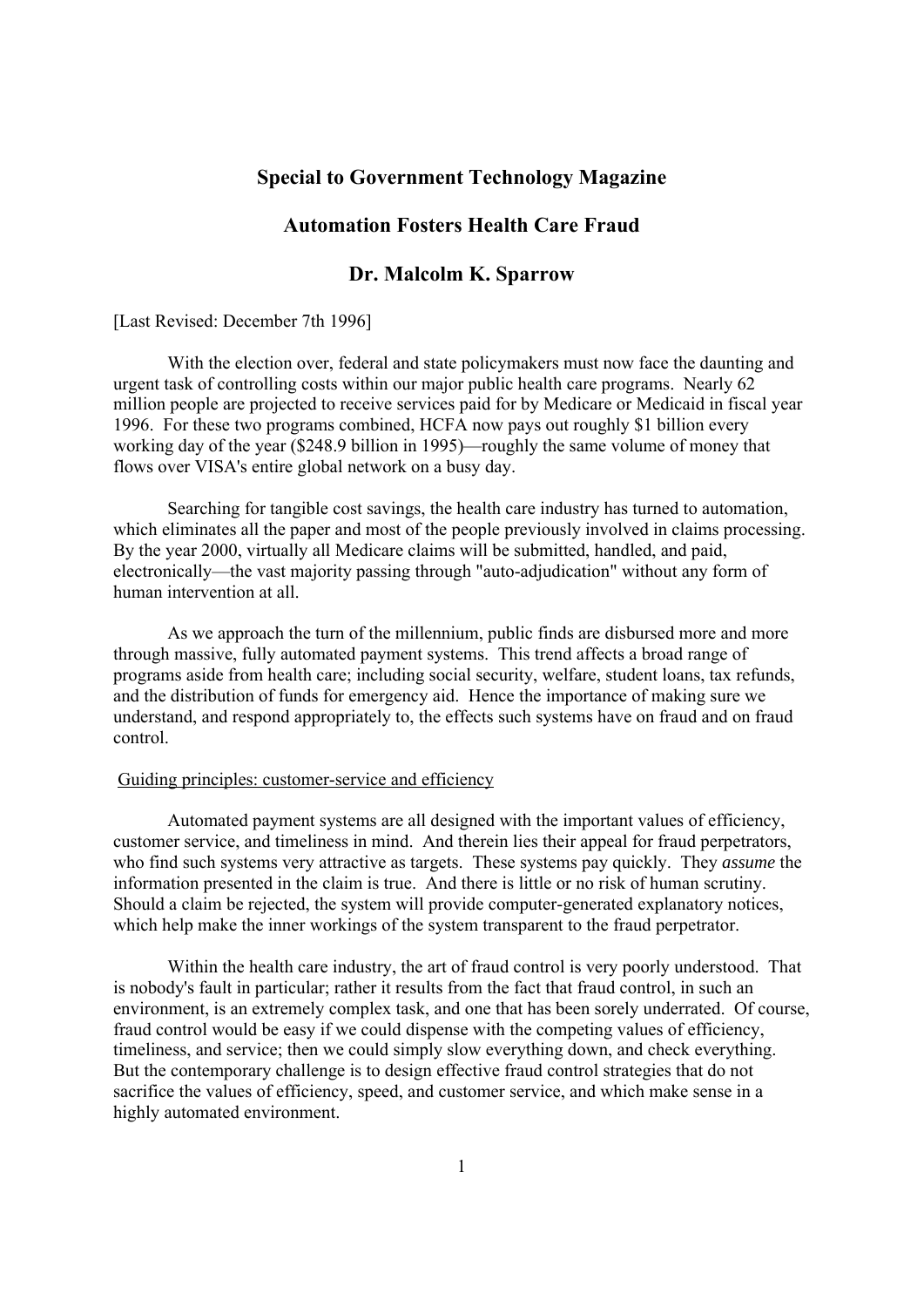Fraud control was always difficult, involving intellectual challenges that have received little attention either from policymakers or from academia. There are no manuals on how to do it. And officials responsible for it find themselves at once isolated (from all their colleagues who serve the ends of efficiency) and besieged (by the apparently inexhaustible supply of thieves trying to game the system).

 How much is lost to fraud within our health care system remains unknown. In 1992 the GAO estimated fraud losses at 10%, which would make it a \$100 billion problem nationally. But the GAO estimate has no basis in fact, because nobody systematically measures the problem.

 Whenever the levels of fraud within high-volume payment systems are systematically measured, the results are usually quite shocking (probably one of the major reasons why officials within the health care industry seem reluctant to commit themselves, or their programs, to rigorous measurement). The IRS, by 1994, suspected they had a major problem with fraud within the electronic filing program. To find out just how bad things had become, the IRS, during the 1994 filing season, picked a random sample of tax refund requests (focusing on refunds based upon the Earned Income Tax Credit, which is where the problem lay), and dispatched criminal investigators to test the validity of each claim. The results of the survey showed 38.8% of the EITC claims were either inflated or entirely unmerited, with 26.1% of the total EITC budget going into the wrong hands. Even with the most conservative definitions of fraud, 19% of the EITC claims were classified as outright fraud. The news was so bad that, for a moment, IRS officials were tempted to discredit their own study. But they resisted the temptation, faced up to the magnitude of the problem, and demanded the resources from Congress necessary to stem the flow.

 A statistically valid random measurement program was also used recently by the autoinsurance industry. Insurers reviewed a random sample of 15,000 accident claims from 1992 and found evidence of fraud in 32% of the claims.

 Is it possible that the fraud losses in our major health care programs run at similar levels—30% to 40%—significantly higher than prevailing industry estimates? If so, getting to grips with fraud represents a major opportunity to save program dollars without *any* loss of benefits for those that genuinely need them.

 When you examine the policies, systems and assumptions that underlie the industry's current approach to fraud control, it becomes quite clear that fraud remains largely uncontrolled. There are virtually no meaningful defenses in place, and therefore every reason to believe that fraud losses run at a higher rate than anyone knows.

 Claims payment systems still operate basically on trust and assume that the information content of each claim submitted is true. Accepting that information, automated edits and audits then check to see that the procedure makes sense given the diagnosis, that the pricing is within limits, and that the patient, procedure and the provider are all within the limits of policy coverage. In other words, fraud perpetrators are free to lie, provided they bill *correctly*. Hence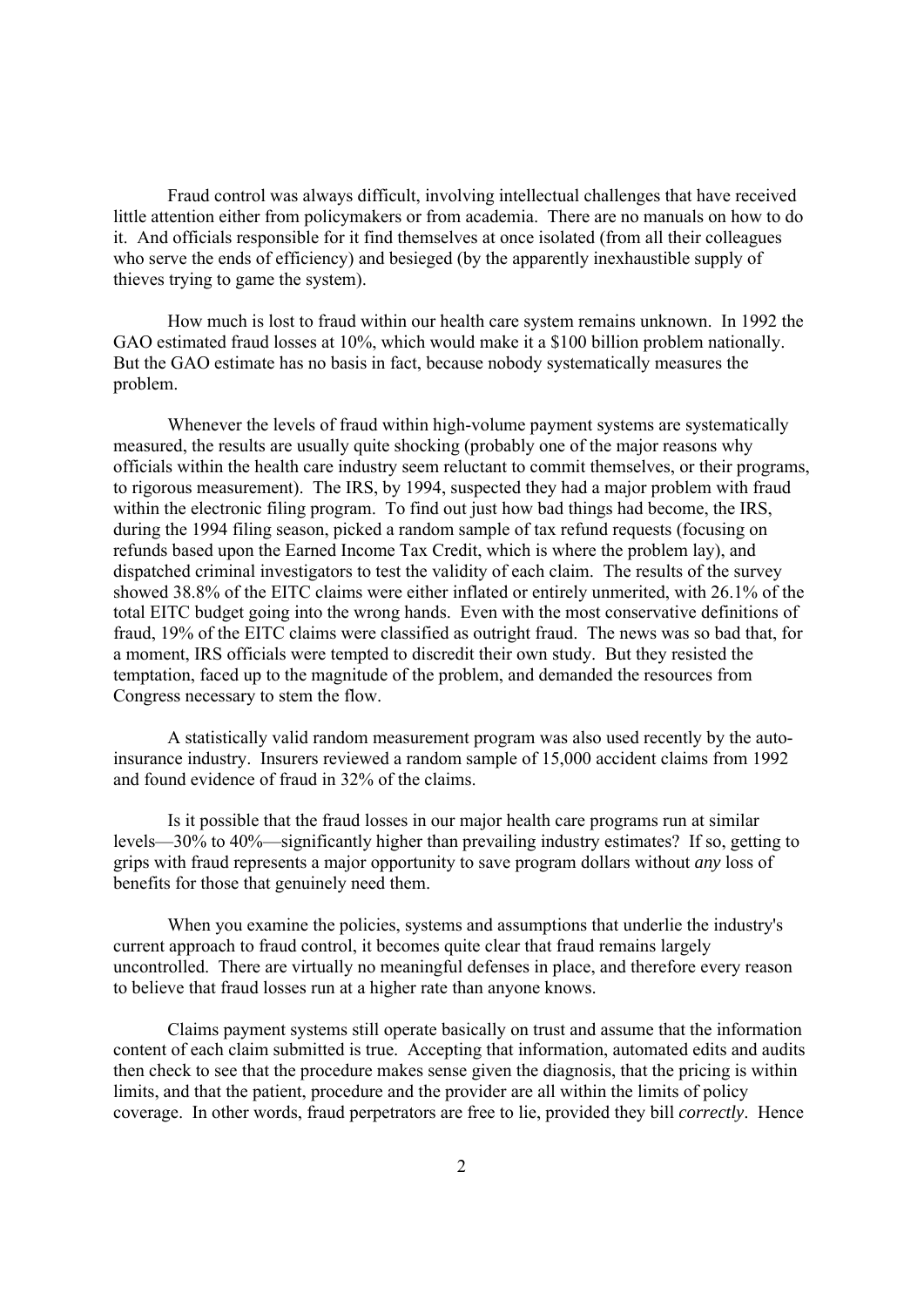the growth of what some investigators call "perfect paper schemes", or the use of "canned claims", where perpetrators explore the claims payment system and find perfect combinations of diagnosis, procedure, and price that guarantee payment without any kind of human review. Of course, the diagnosis may be fictitious, the procedure might never have occurred, and the patient may know nothing about the claim submitted in their name. But those factors are irrelevant, because nothing in the payment system routinely checks them.

 The industry broadly relies upon a set of controls which detect billing errors and medical unorthodoxy, but which generally do not detect fraud. Provided fraud schemes do not produce anomalous billings or patterns (and, of course, the more sophisticated ones do not) then they will remain invisible, not only at the time of payment, but forever. Most of what these systems lose to fraud, nobody but the perpetrator ever knows about. And even the most professional and diligent Special Investigative Unit cannot really get to the heart of the fraud problem if detection methods and referral systems only produce for them the merest trickle of cases when compared to the underlying size of the problem.

## Effects of automation

 When the general public think about computer crimes, they often imagine hackers breaking into mainframe systems, taking control, and maybe manipulating payments to their own advantage. In fact such crimes are comparatively rare, and are never the major threat in implementing electronic payment systems. The major worry—the one which should make us all rather uncomfortable—is that the system will work perfectly, fast and efficiently, time after time, claim after claim; but with incoming claims which are themselves false.

 The surprising motto, for hi-tech fraud, is that *fraud works best when processing systems work perfectly*. The fraud perpetrator wants to know that if a particular claim was "auto-adjudicated" and paid today, then 10,000 similar claims submitted next week will each be processed exactly the same way. Fraud perpetrators love "quality controls" because they help guarantee procedural uniformity, making the payment system perfectly predictable. Quality controls, and other procedural audits, do nothing to test the veracity of the claims themselves.

 The serious risks in the electronic environment relate to detection, and the loss of detection opportunities. In particular:

 (a) **Absence of common sense in claims review**: the absence of human involvement in reviewing claims means the absence of applied common sense. In paper-based processes, claims that were patently absurd, visibly peculiar, or strikingly similar to others recently seen, would be set aside for review, and human beings had a variety of opportunities to notice the unusual, to spot patterns (even patterns they were not looking for), and to become suspicious. By contrast, claims submitted electronically will be filtered out for review only if the particular absurdity had been predicted in advance and built into the automated checks.

 (b) **Computer-generated schemes**: technically competent fraud perpetrators will be able to use computers to generate and dispatch thousands upon thousands of claims, each one designed so as not to attract attention or review, and with the activity spread across hundreds or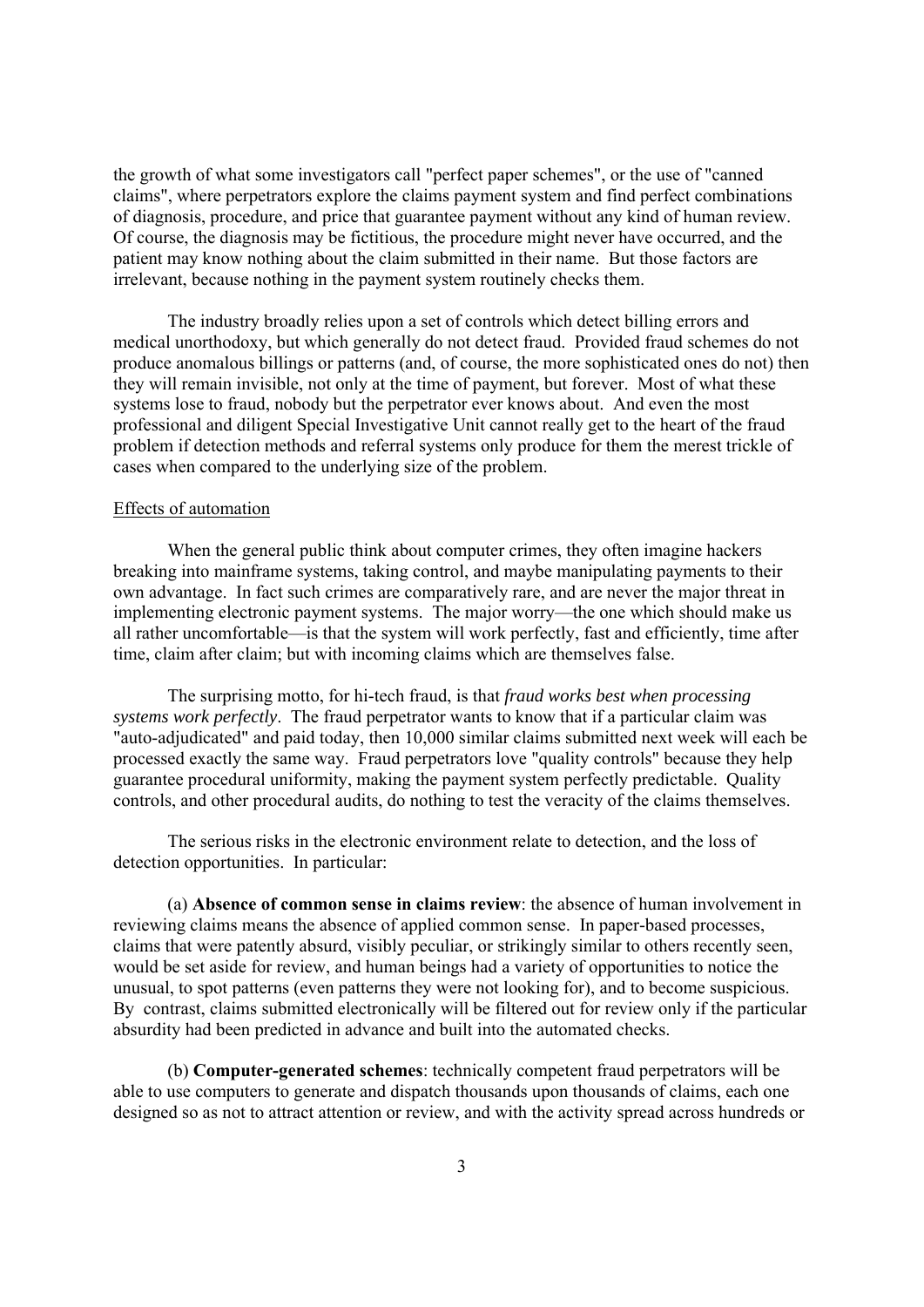thousands of patient accounts so as to avoid detection. In case some think this is crime fiction, it is worth pointing out that such schemes have been around for a decade or more. In November 1988 a New York court convicted the director of one medical center for falsely billing Medicaid for close to 400,000 phantom patient visits between 1980 and 1987. The center's computers were programmed to generate the phony claims and backup medical charts for roughly 12,000 fictitious visits per month.

 How is the industry responding to these new threats, and how is it possible to protect against these enormously expensive fraud threats without slowing the payment systems down so much they grind to a halt? The health care industry has given this question some serious consideration, and appears to be headed towards a rather dangerous answer.

#### "Automated Prevention"

 The modern trend is to invest in automated controls rather than additional staff: to put faith in machines, not people. The prevailing beliefs about how to make these systems safe combine two ideas. First, that machines can do a lot more monitoring, and more cheaply, than people can. Second, that prevention is better than a cure.

When you put these two together you end up with a vision of a system which identifies fraudulent claims electronically and kicks them out up front. Call it "automated prevention". The idea is that totally electronic claims-processing systems can be protected from fraud by implementing comprehensive batteries of up-front edits and audits that will keep fraudulent claims out of the system altogether.

 This model, unfortunately, is fatally flawed. It assumes that a particular set of automated controls (edits and audits), once implemented, can provide adequate protection against fraud. That assumption underestimates the opposition and ignore the fundamental nature of the fraud control business. In particular:

 (a) **fraud control is dynamic, not static**. Given any set of static controls, perpetrators will test them, and learn to circumnavigate them, usually in less than a week.

 (b) **transaction-level monitoring is inadequate**. It is not usually possible to distinguish a fraudulent claim from a legitimate one on the basis of its information content alone. Sometimes a broader context may suggest fraud (i.e. a pattern of claims), but the only reliable determination involves external validation--checking with the patients, or with referring physicians.

 (c) **lack of useful intelligence**. Automated defenses that rely mainly on "auto-rejection" provide the perpetrator with complete information about what the detection systems can and cannot see. At the same time, they provide little or no opportunity for anyone inside the organization to gather any intelligence about what the fraud perpetrators are doing. Without a human fraud-control operation to do the analysis, only one side in this game is gathering any useful intelligence.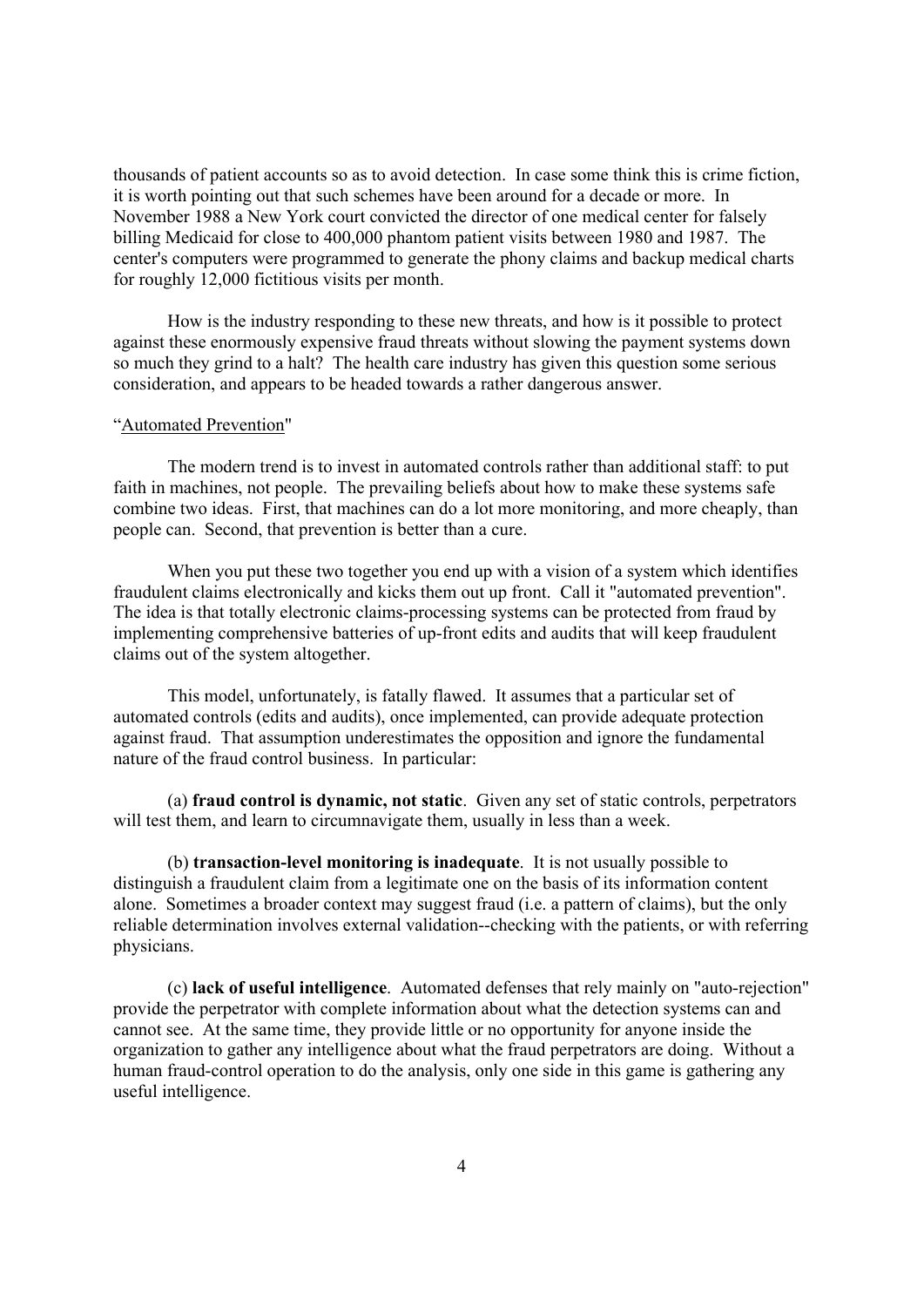(d) **Auto-rejection is a weak fraud control tactic**. It leaves the perpetrator unscathed, free to try something different tomorrow. Defending systems have to deliver a sting of some kind that will make perpetrators wary of attacking the same target again.

 (e) **Lack of identified fraud-control responsibility**. The pervasive vision for fraud control provides little or no place for a human fraud-control team as such. In the absence of such a team, who will be responsible for gathering information about emerging fraud threats and coordinating effective responses? If, in the future, fully automatic fraud-prevention systems really do have no place for human strategists, then the advent of electronic processing will cement in place two of the major failings of fraud control systems today: no one is in charge, and no-one is responsible for fraud control.

 "Automated prevention" will fail principally because it will be thoroughly predictable. Perfect predictability makes the target static, transparent, and easy to attack. Effective fraud controls require *unpredictability*, an element of mystery, and have to put the fraud perpetrator at some substantial risk.

## The remaining challenge

 So the challenge of designing effective fraud control strategies without sacrificing efficiency, speed, and customer service, remains. This is not a simple challenge. The strategy needed cannot be predominantly reactive (as at present), nor completely preventative (as per "automated prevention"). What's needed is a proactive, intelligence-gathering strategy that emphasizes the importance of spotting emerging fraud problems early, and then brings a coordinated, cross-functional approach to eliminating them before much damage is done.

 This is not the place to explore such a strategy in detail, but some key lessons for the automated environment are already clear. Here are a few of the core requirements for fraud control in highly automated payment systems:

 (a) **Risk of Random Review**. There *has* to be an element of unpredictability. Every claim submitted must suffer at least some small risk of random selection for human review and verification. The risk might be as low as 1%, but it must never be zero.

 (b) **External Validation**. The review process must include external verification, and be sufficiently rigorous to uncover fraud if present. At a minimum, verification should normally involve contact with the patient or relatives (if the claim is submitted by a provider), or with the provider (if submitted by the patient).

 (c) **Human fraud-control team**. A human fraud-control team should be allowed to operate up front, and pre-payment. They should have day-by-day control over claims-selection criteria so they can arrange for suspension and review of any categories of claims they want to see. External validation of claims should be a normal part of their operation. The fraud control team should never be confused with other systems aimed at billing correctness or medical orthodoxy—the task is quite different.